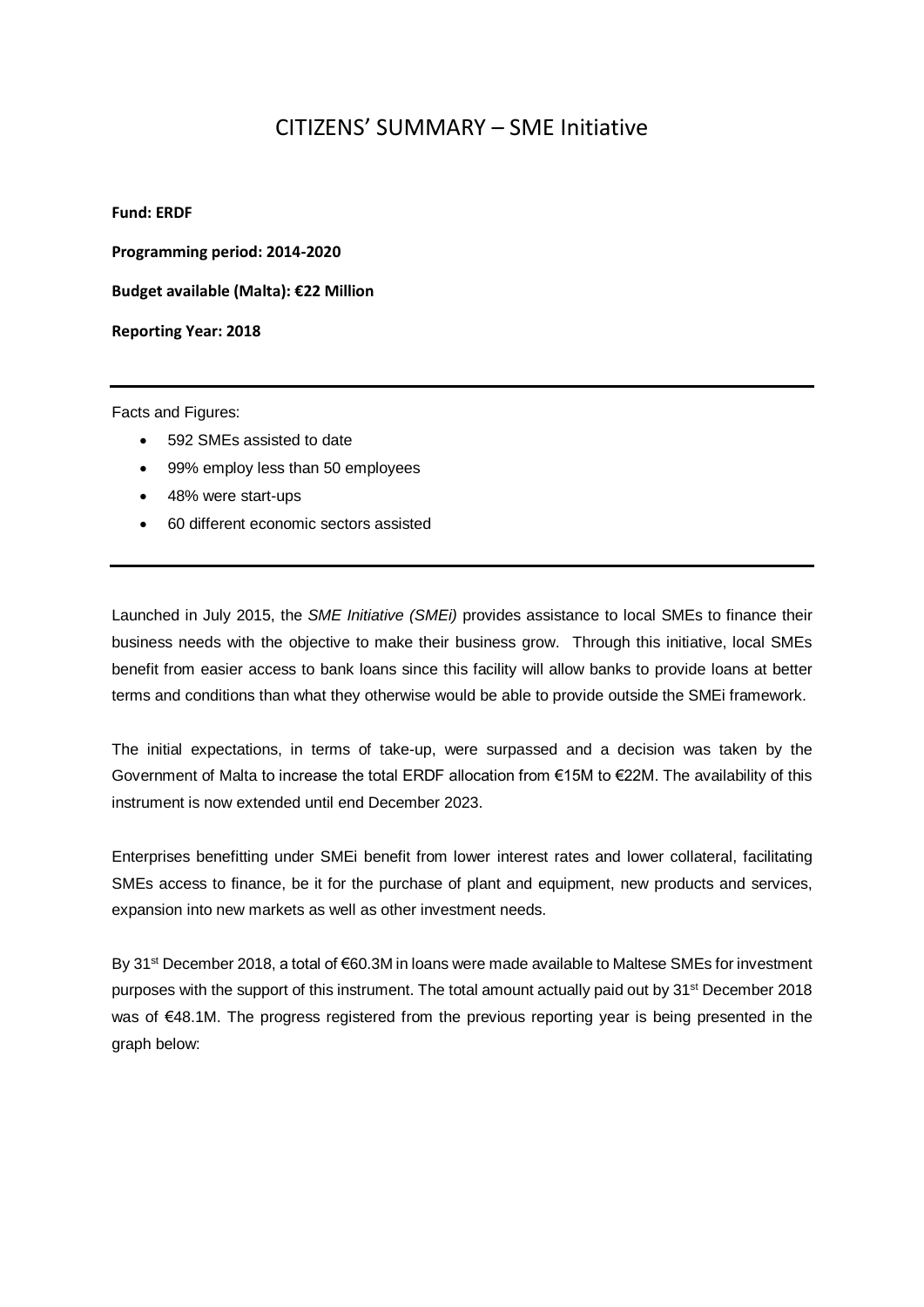

The sectors benefitting from the SMEi in 2018 can be summarised in percentage terms, by number of benefitting SMEs and committed loan amounts as per below:



The category "Others" includes circa 55 sectors, ranging from repairs, waste collection as well as legal services.

In terms of territorial reach, 16% of SMEs assisted were from Gozo, representing €8M in committed loans.